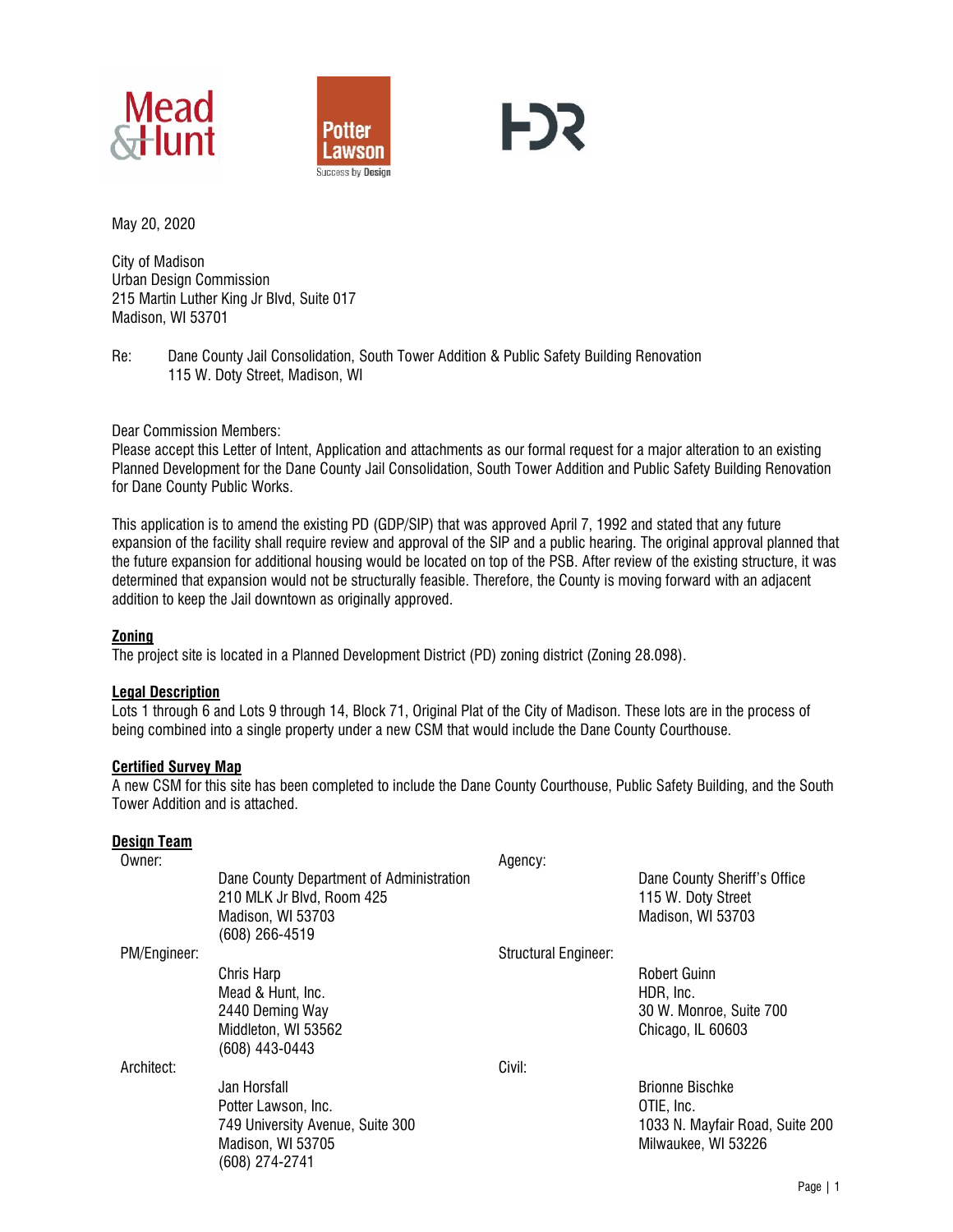## **Staff and Neighborhood Input**

The Design Team has worked with the City Staff on several meetings, including two UDC Informational presentations on October 30, 2019 and on December 11, 2019.

The Design Team has met with Alder Verveer on October 22, 2019, has given a presentation to the Bassett Neighborhood Association on November 11, 2019 as well as a Capital Neighborhood "Postcard" Public meeting on December 10, 2019.

## **Project Overview**

The current Jail System is located within the City-County Building, the Public Safety Building, and the Ferris Center. The Dane County Jail Consolidation plans provide a facility that will combine all inmates into one building to reduce the total number of beds, improve inmate and staff security, provide appropriate medical and mental health housing and services, provide additional program, educational and recreation spaces, greatly reduce solitary confinement, provide visitation, provide multi-purpose space to meet the spiritual needs of the inmates, and provide a downtown location next to the Courthouse and close to public transportation. The Sheriff's Office is continuing to develop effective jail diversion programs that offset jail population growth.

The site for the south tower addition currently accommodates a surface parking lot, a loading dock and two vehicular ramps, one that accesses the Dane County Courthouse garage to the southwest, and another that accesses the lower level garage of the Public Safety Building (PSB). The loading dock serves the Public Safety Building and is located on the upper level of the surface parking lot. The footprint of the South Tower Addition will extend over the ramps, requiring the ramps to be removed and reconfigured. The South Tower site includes frontage on West Wilson Street, and is adjacent to privately owned properties at the corner of W. Wilson Street and S. Carroll Street. The project includes about 280,000 GSF of jail housing and associated program space.

The design of the site reflects both the buildings location in downtown Madison and its mission as a secure Jail facility. The W. Wilson Street façade recognizes the dignity of the adjacent courthouse, the importance for discretion with regards to the secure vehicular ramp, and the desire to be an active presence in vibrant downtown Madison. The utilitarian functions of the loading and waste collection docks will reside behind closed doors, the garage doors are recessed away from the sidewalk to provide better visibility and safety for truck movements. The resulting scale of the building in this pedestrian zone is appropriate for the nature of the street. Building utilities and facilities services are to occur at a new level, Sub-Basement 2, which is accessed from a single parking garage access ramp. Building utility services will enter from W. Wilson Street. Two enclosed interior docks from W. Wilson Street will be provided. One dock will be used for loading of material and bulk foodservice. Both loading docks are designed for dock level delivery. The raised loading floor will have dock levelers which adjust for various sized vans, trucks or semi-trailers. The larger truck bay is 60' deep to allow for semitractor trailer deliveries to be conducted internally with the garage doors closed. A separate dock will be used for waste and recycling collection. A raised platform will be provided to allow access to the compactor's hoppers. Given the extreme temperature swings that Madison experiences, both heating and ventilation will be included in the dock.

The PSB sub-basement contains parking for 55 vehicles in a card access-controlled secure parking area limited to specified court/law enforcement functions. Parking will not be provided for general staff or visitors who will be directed to the available nearby parking facilities.

The design provides a clear circulation strategy by physically separating primary entries for the public, staff, building services, and secure inmate movement. The existing Vehicular Sallyport will remain, with an entry from W. Doty Street and exit to S. Carroll Street. The use of the Vehicular Sallyport will be restricted to arrestees and processing, removing the transport function from this area and locating this function at the sub-basement level. On S. Carroll Street, a new public entry will be provided for individuals reporting for outstanding warrants, inmates being released, and public drop-off to Jail.

Public access for Inmate Visitation, Initial Appearance Court, Jail Diversion, and the Dane County Sheriff's Office will remain at the PSB's primary historically identified public entry at the existing W. Doty Street lobby. The W. Doty Street façade will be modified to add a new entrance door for the Huber Work Release Entry/Change-over/Exit. By providing a separate entry for inmates going to and from work and appointments outside of the Jail, the design alleviates congestion in the main lobby and provides an opportunity to improve the important public facing functions of the PSB lobby.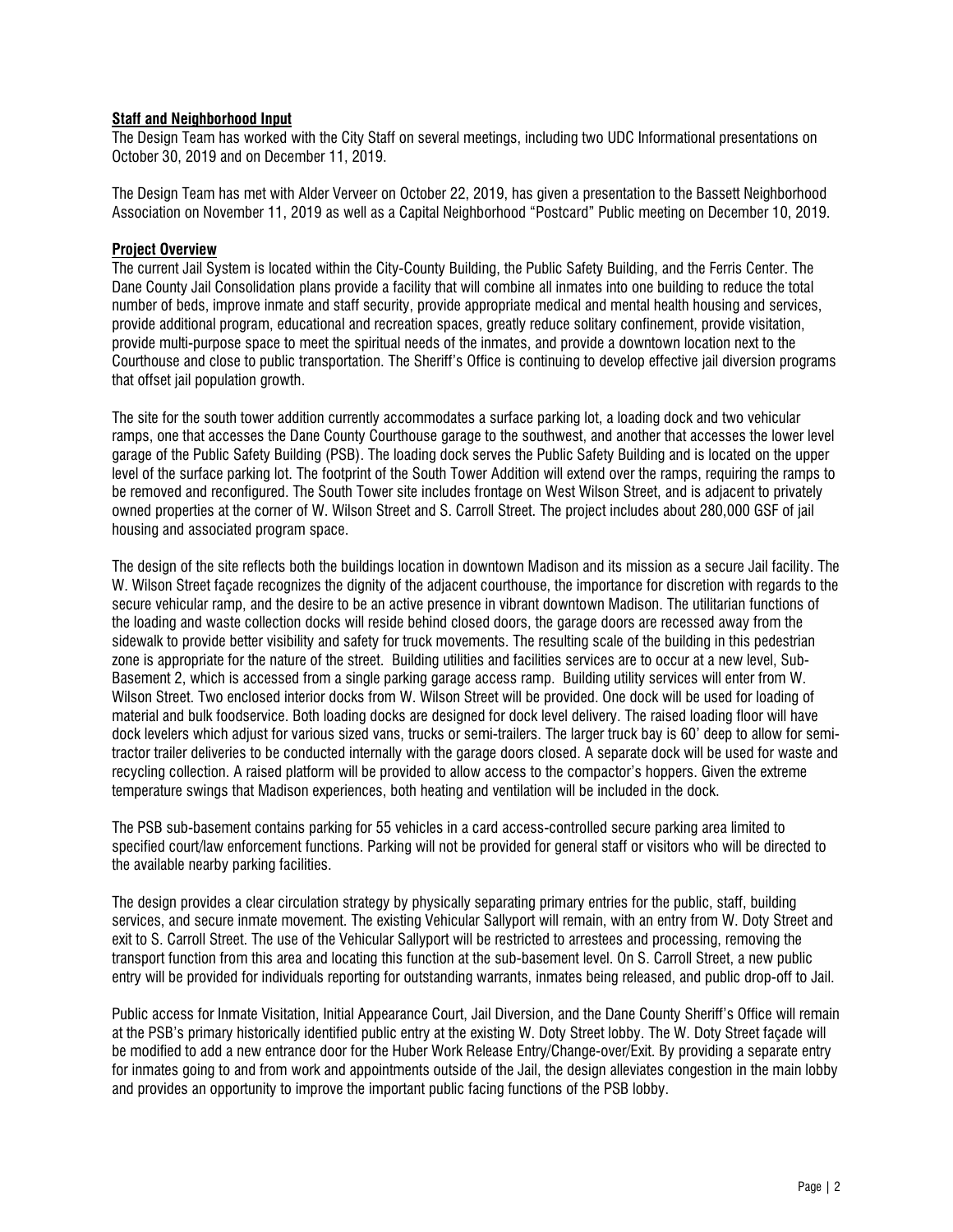The additional floors will consist of housing for males and females, including orientation, Huber Work Release, minimum, medium, maximum, transitional classification, medical, mental health, as well as youthful inmate housing. No portion of the building will exceed the 187.2 foot (City datum) height restriction except for the elevator over-run.

The roof will utilize a green and a blue roof system to provide storm water management for the new addition.

Fire Department access around the building will be from the city streets. A Fire Command Center will be provided at the first floor off of W. Doty Street.

The exterior building design provides a unique approach to a jail structure within an urban setting. One of the driving factors of the design is to provide an increase in the amount of daylight that is provided for the residents. Because of this, the façade is a balance between glass curtainwall and opaque terracotta panels. The vertical panels of glass and terracotta are broken up with horizontal metal bands that express every other floor slab. The seemingly random pattern of glazing, vertical terracotta panels and mechanical louvers provides the flexibility to allow each floor layout to be different if required by the internal spatial functions. The composition of the panels create strong solid corners while the center of the building becomes more open with more transparency. The larger glass openings in the middle of the volume responds to the interior spatial organization of the common areas at the center of the building floors.

The terracotta panels provide a long lasting durable exterior façade for this civic building. The natural red clay panels will also provide color and texture, adding interest to the city block and city skyline as well as relating back to the existing Public Safety Building's red brick. The lower level of the building is clad with a medium warm gray brick, this serves to create a more durable exterior finish, provides a smaller scale texture, and helps to accentuate the recess of the base of the building. The metal at the horizontal bands, louvers and window framing will be a dark charcoal gray, this ties back to the dark window mullions on the Public Safety building and provides a strong contrast with the red clay colored terracotta panels. The terracotta panels will have a smooth and ribbed texture to create a subtle variation.

## **Exterior Lighting**

Building lighting will meet City of Madison Ordinances and the Urban Design District guidelines. The concrete columns along West Wilson Street will be washed with light, and soffit down lighting will be provided at the recessed base of the building to light the ramps, loading aprons and pedestrian entrances.

# **Screening**

New mechanical areas on the existing PSB roof will be screened by a louver screen wall similar to the existing louvers on the PSB. The loading dock and service doors along W. Wilson Street are set back from the sidewalk to provide separation from pedestrian traffic.

## **Sustainability**

The project will extend the life of the existing building by renovating and reusing the Public Safety Building. The addition of the south tower will create a more dense urban use and utilize the existing surface parking lot in downtown Madison. The existing building will be fitted with updated mechanical equipment to improve occupant comfort and increase energy efficiency. The new Jail will focus on providing a better interior environment with an increase in daylight to all residents by increasing the amount of glass on the building façade. The terracotta panels were chosen because of their low life cycle cost and long-term durability with minimal maintenance. To reduce stormwater runoff the project will incorporate a green and blue roof system.

# **Construction Schedule**

Construction is expected to commence in April 2021 with the completion of the South Tower project anticipated to be June 2023 with the completion of the renovation of the PSB anticipated to be September 2024.